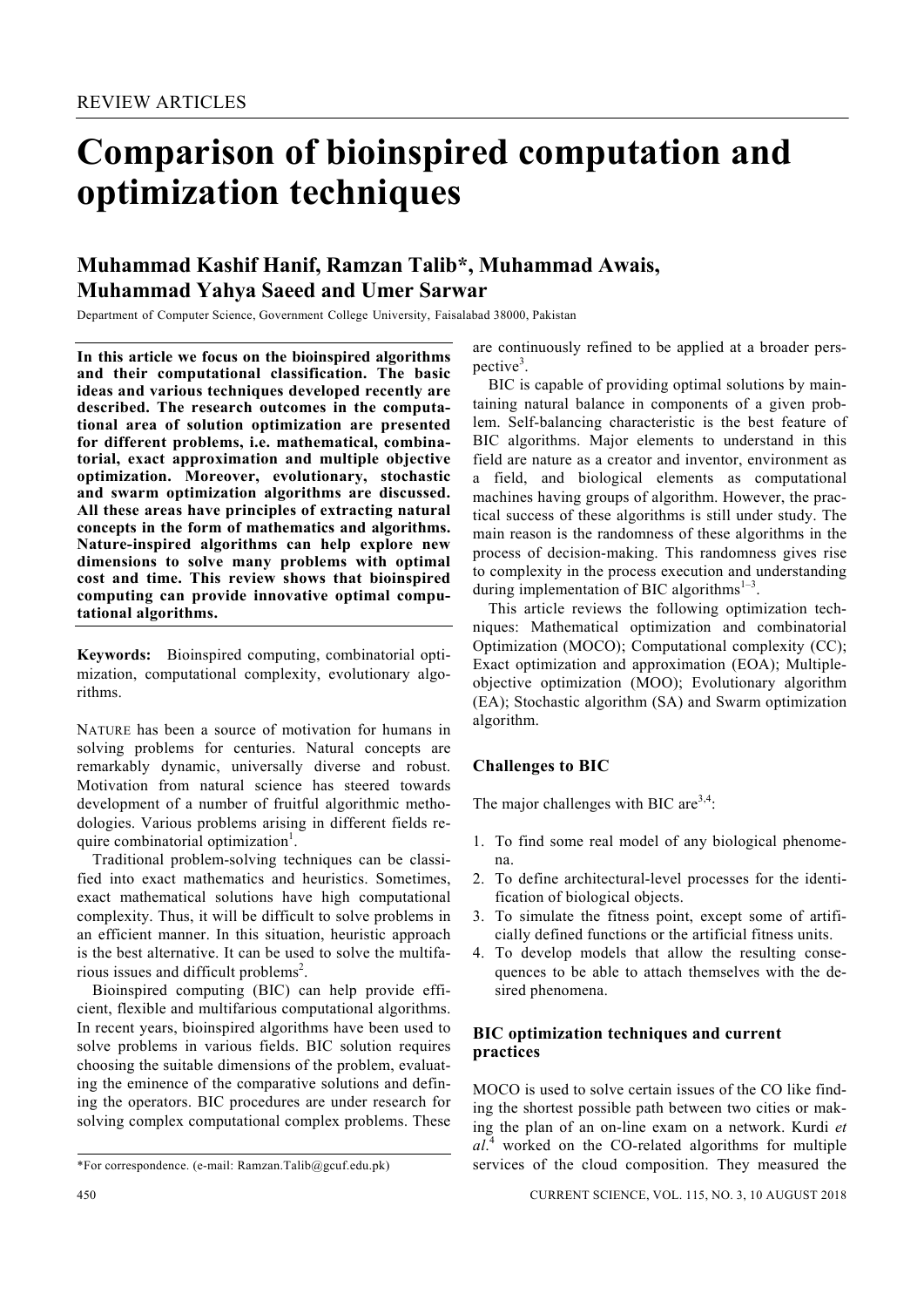complexity of algorithms using comparative situations. They classified CO into two categories. The first category consists of problems of continuous nature involving continuous variables like production lines, recursive working of machines, etc. Secondly, they discussed issues of cloud computing with dynamic parameters<sup>4</sup>. Amiri and Amiri<sup>5</sup> designed a BIC simulator which suppresses the hyper-synchronized neural cortical network. The complicated problems are conventionally solvable by calculation using derivatives or linear programming. Cordone and Lulli $^6$  studied the multimode control of combinatorial optimization issues. CO problems can decrease or increase certain objective functions according to a set of constraints, e.g. if path is to be detected in the shortest possible way in minimum calculations or measures required to plan for applications from the existing range of machines, etc.

 CC relates exponential dimensions of the given problem to its proposed solution. It carefully studies the description of problem space in contrast to the problem dimensions. In some situations, it also relates the time exponential dimensions to the problem. Raja *et al.*<sup>7</sup> described the importance of bioinspired intelligence design for computational techniques in solving steady and thin flow of JS fluid over a vertical cylinder in drainagerelated problems. The performance measure algorithms require the time component to provide the final answer. These assessments and analyses need to express time in all basic activities, including comparison or branching instructions, etc.<sup>7</sup>.

 EOA is applicable in situations where the optimization problem requires more accurate decisions in polynomial time. It is desirable to have a good approximation for the optimal solution. An *et al.*<sup>8</sup> worked on structural optimization regarding the multiple structure and payload cases. They used the two-level multipoint approximation method. Moreover, they assessed the quality and compared it with the general and specific algorithms of CO problems. Many researchers are working on the approximation algorithms to solve various issues and to improve the performance. The approximation and exact optimization are similar. Approximation theory becomes realistic in estimation process. Algorithms which have the expected approximated efficiency are generally preferred. It creates decision confidence level relating to all cases of the problems in which these algorithms need to be implemented<sup>8</sup>.

 MOO is multi-objective for related attributes and is currently being utilized for the functional objectives. It determines the priorities for the focused solutions. Yi and Sjoden<sup>9</sup> worked on the heuristics for optimization regarding group structures. They utilized the fitness approximation to improve the polynomial fitness evaluation goal and addressed computational challenges. This optimization technique is preferable for minimum weight targeted functions. MOO is difficult compared to single objective optimization<sup>9</sup>. Dullinger and Struck<sup>10</sup> tested the simulation-oriented MOO regarding train-tracing systems. BIC algorithms are effective for single as well as multiobjective optimizations.

 SA is a set of modules which are problem independent for the designing solutions. Vitayasak and Pongcharoen<sup>11</sup> studied the tools regarding stochastic solution using dynamic approach. They classified problems with refernce to the stochastic demand using genetic algorithms and pre- or post-modified algorithms of backtracking search. Stochastic search algorithms are general-purpose algorithms contrary to the previously designed classical approach algorithms which target the runtime or quality of the approximation. Selection of stochastic search algorithms depends on previously developed and analysed classical algorithms. Sundar and Michael<sup>12</sup> worked on surrogate enhanced algorithm of stochastic nature and identified functions regarding the analysis of reliability.

 EA depends on natural processes of evolution and solves problems by creating sets of reference points relating to the positive results obtained. Li *et al*. 13 studied multi-objective algorithms based on evolutionary approach in hyper heuristics method for the layouts of wind farms and their optimization. These optimizations are applicable where the real programs need optimization with their actual form of functioning and are generally not known before hand. The values reduction process for the evaluation functions is repeated until a satisfactory result is obtained.

Jothi *et al.*<sup>14</sup> analysed minimum cost-matching problems on the minimum spanning tree-dependent neighbourhood graph. They studied functional division of groups for the similar and closely related genes using eigen analysis. Shalom *et al*. 15 generated maximum matching online completeness graphs for optical networks. They proved that minimum cost problems are solvable in polynomial time. Zhang *et al*. 16 generated combinatorial test suite using combinatorial optimization.

 BIC has been used in different applications. Zhao and Wang<sup>17</sup> designed BIC algorithms for scheduling gasoline blending. Zheng and Jiang<sup>18</sup> designed the organic electronics for BIC-coplanar (gate-coupled) and ITO-free transistors employing nontoxic biopolymer natural electrolyte. Šešum-Čavić *et al*. 19 studied search-based BIC algorithms with regard to P2P unstructured overlay networks for evolutionary computation. Maitra *et al*. 20 studied AI algorithms for autonomous landing. Dou and  $Dvan<sup>21</sup>$  explored LFB pigeon-inspired and control optimization parameters in automatic system of carrier landing. Konar and Bhattacharyya<sup>22</sup> studied hybrid-improved quantum-inspired algorithm for CPU scheduling for realtime tasking in current multiprocessor system. Ahmad *et al.*23 discussed BIC-based detection and mitigation for management of data in social ad-hoc networks. Samanta and  $Choudhury<sup>24</sup> suggested evolutionary quantum$ inspired algorithm for scaling of the optimization factor in embedding medical information. Jia *et al*. 25 explored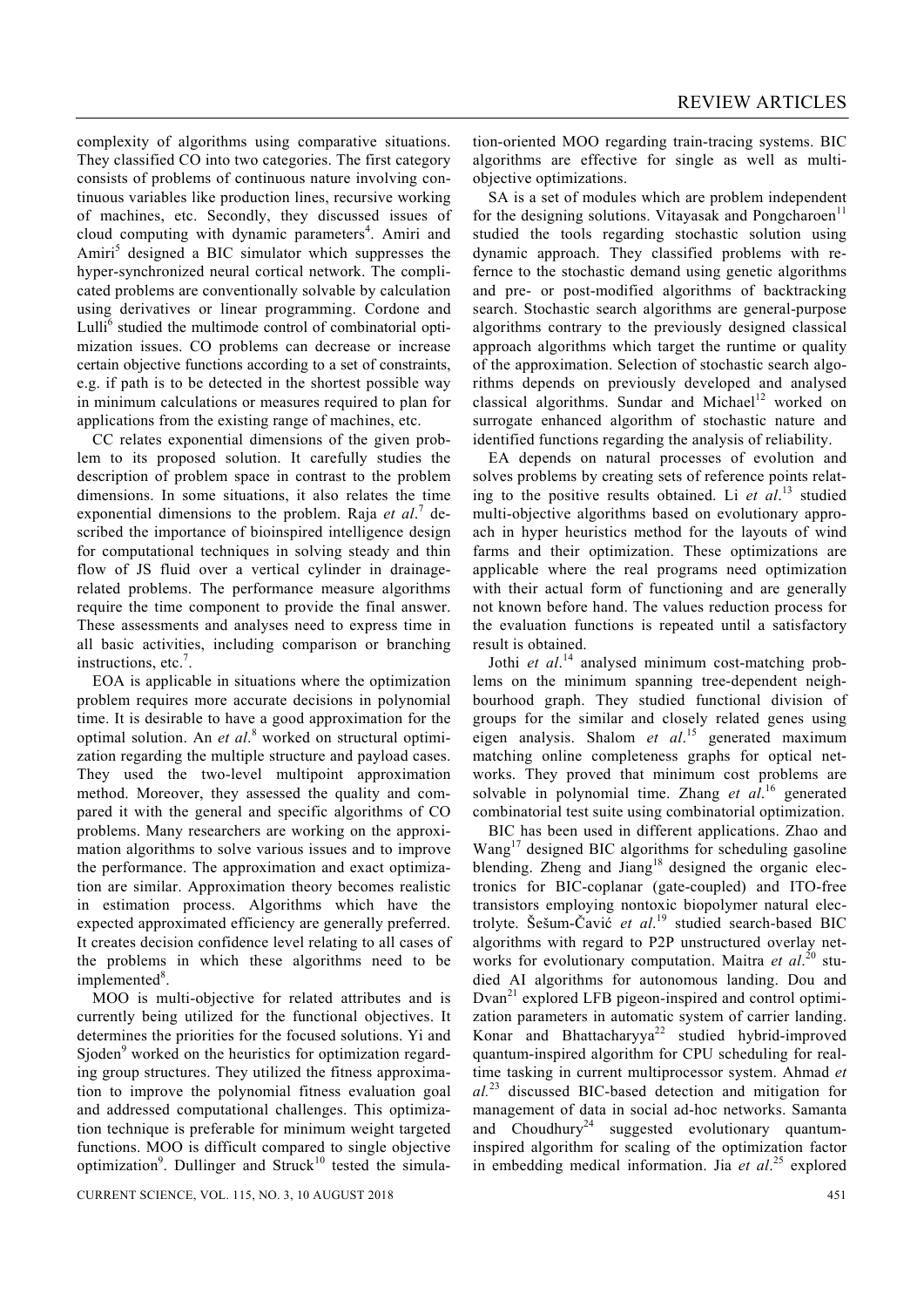the control for joint topology and BIC multi-radio routing model. Sen and Kankanhalli<sup>26</sup> performed image processing and presented salience model center-surround computation. These examples show the diversity of BIC algorithms being used in different areas.

 Swarm intelligence (SI) has attracted the attention of researchers in all fields. Bonabeau *et al.*27 defined SI as 'The emergent collective intelligence of groups of simple agents'. SI is the combined intelligence performance of decentralized and self-organized systems of simple agents. It includes insects, nest-building of birds and cooperative transportation. Two primary conceptions that are considered essential for SI are default organization of its parameters and rationale division of labour. Selforganization of these algorithms can be defined as the potential of any system to engage its components into an appropriate structure without requiring any external help. Self-organization property depends on four properties, i.e. positive feedback, negative feedback, fluctuations and multiple interactions. Feedbacks are helpful for strengthening and stabilization, whereas fluctuations are valuable for the randomness. Multiple interactions take place while the swarms divide information amongst themselves in their searching area. Researchers define division of labour as the synchronized execution of a variety of simple and realistic tasks. These divisions allow the swarms to embark upon multifarious problems that involve group of professionals and common workers<sup> $27$ </sup>.

 Ant colony optimization (ACO) is a nature-based approach for solving optimization problems. EA solutions are based on the existing and currently available solutions. Randomized layering is used in the construction of a new ACO solution and directed graphs have the capability to represent it. ACO algorithms are developed over the common principles of ant behaviour to seek sources of food in all directions. It is interesting to note that ants always search for food in a quick manner. They do this by the shortest possible path towards an identified food source. Information relating to path selection to access the desired food is actually divided into the ant's leaves. This path is selected in intelligent manner. It takes relatively more time for multi-source food. Ismkhan<sup>28</sup> studied the effectiveness of heuristics approach regarding ant colonies and optimization for handling large-scale entities management. Biologically encouraged processes like AC algorithm for optimization have several applications in logistics, engineering, etc. $28$ .

 Artificial bee colony (ABC) is inspired by the rational behaviour of honey bees. It is based on general controlled and estimated parameters like size of the colony, maximum cycle number, etc. ABC is a tool which provides group-based search techniques for issues like finding food, changing position, etc. Moreover, bees target important food points as ranked spots. Luo and Liu<sup>29</sup> studied the ABC algorithm and targeted optimizations having multi-objective functions.

 Bacterial foraging optimization algorithm has become increasingly popular in scientific and engineering fields in recent years. This algorithm thoroughly investigates the solution space. It finds a global or almost global optimal solution in a short time. Traditional methods of optimization have many limitations in the development of a mathematical model and the investigation of operations. Furthermore, traditional algorithms have no general solution strategies that may help in solving the problem of different variables and constraints $30$ .

 Cat swarm optimization (CSO) is based on the behaviour of cats. The CSO algorithm and its variants have been implemented for various optimization tasks. Certain variations of the algorithm exists, which had been developed by various researchers $31$ .

 Cuckoo search (CS) is one of the intelligent swarm algorithms. Since its introduction in 2009, there have been significant changes to it. CS offers many advantages due to its simplicity and efficiency in the solution of nonlinear optimization problems with real engineering applications $32$ .

 Fast bacterial swarm algorithm is a powerful optimization function. Moreover, the bacterial feeding algorithm has been introduced on the principle of the flock of birds mechanism. It has the advantages of two bio algorithms to improve convergence and functional optimization. It provides a new parameter like the attraction factor that allows adjusting the trajectory depending on the location. To increase the ability of the local search, the adaptive step length is used. The algorithm evaluations showed a fast convergence capability and improved optimization  $accuracy^{33}$ .

 Firefly algorithm (FA) is a latest method inspired by nature. It is a meta-heuristic algorithm used to solve complex optimization problems. It analyses the effect of changing certain parameters related to optimization problems. FA determines the distance between points to obtain the optimal solution. It is a source to analyse the distances between convergence points as well as with other related functions utilizing the attractiveness concepts of fireflies<sup>34</sup>.

 Artificial fish swarm algorithm has been developed to solve the combinatorial optimization problem. The aim is to minimize the time regarding turnover of ships over the container terminals to increase the efficiency, and ease and satisfaction. Experimentation over the years has proved its efficacy and feasibility with the rational parameters. It has better convergence and performance compared to the other genetic algorithms<sup>35</sup>.

 Flower pollination algorithm (FPA) is the most advanced natural algorithm based on the process of plant pollination. This optimization keeps improving productivity and efficiency by reducing costs. It is important to make a solution optimal for valuable resources under conditions with different limitations. FPA is a reasonable choice in such cases $36$ .